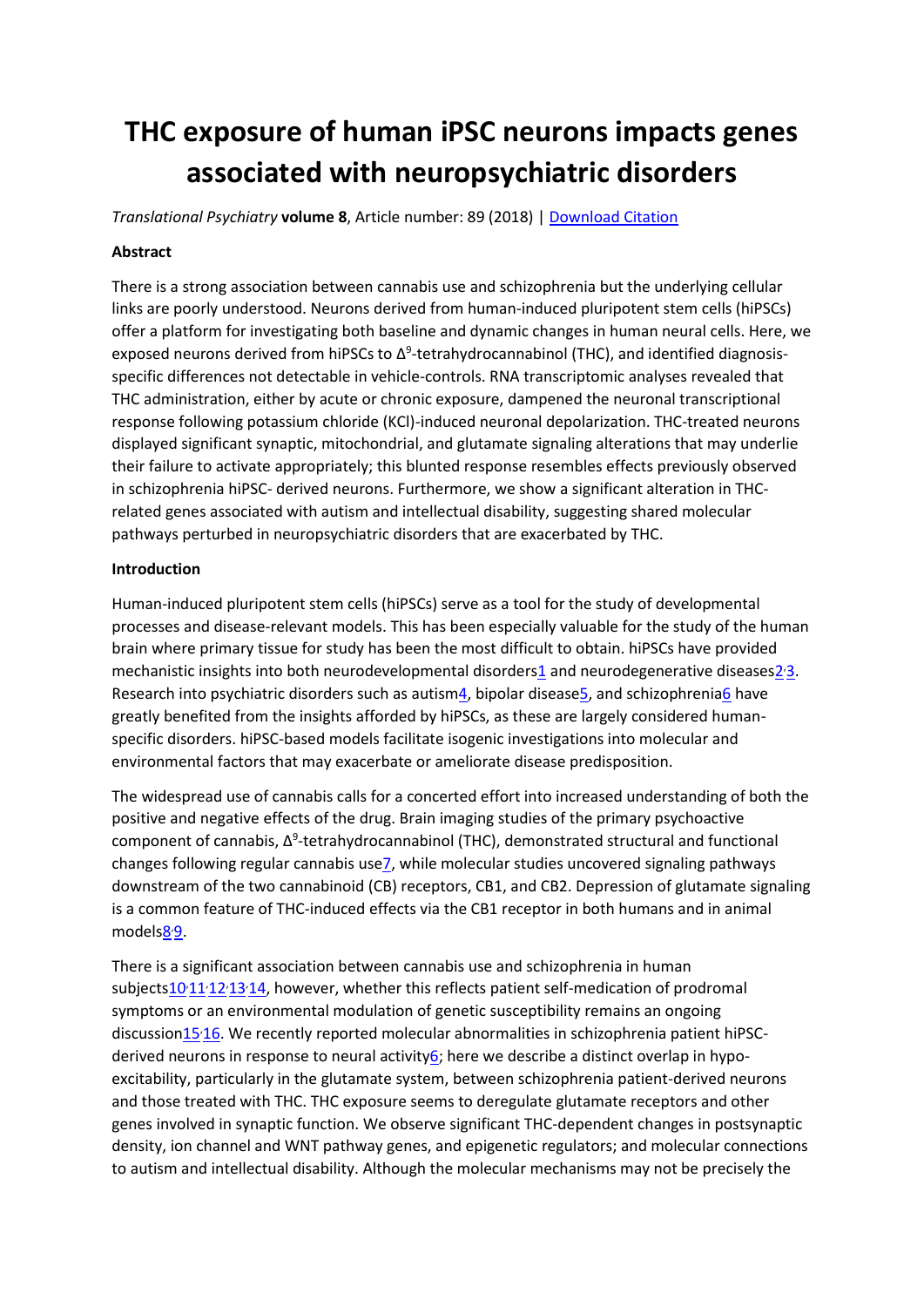same, the convergence of glutamatergic hypo-function may partially explain the increased risk for psychiatric disorders amongst those exposed to cannabis.

## **Materials and methods**

## **Generation of hiPSC neurons and RNA sequencing**

Human fibroblasts were obtained from ATCC (CRL-2522) and Coriell (control: GM03440, GM03651, GM04506, AG09319, AG09429; SZ: GM01792, GM02038, GM01835, and GM02497). Limited phenotypic information for each donor is available from the Coriell Cell Repository, and summarized in the methods of Topol et a[l17.](https://www.nature.com/articles/s41398-018-0137-3#ref-CR17) Unfortunately, THC exposure status for each donor is unknown. hiPSCs were reprogrammed using tetracycline-inducible lentiviral vectors and differentiated to neural precursor cells (NPCs) as previously describe[d18.](https://www.nature.com/articles/s41398-018-0137-3#ref-CR18) NPCs were differentiated on polyornithine/laminin coated plates for 6 weeks. Passage-matched NPCs were used for all experiments. All hiPSC and NPCs used were mycoplasma-free. Forebrain neural progenitor cells were generated from five control and four case hiPSCs as previously reported 6<sup>'</sup> [18](https://www.nature.com/articles/s41398-018-0137-3#ref-CR18)'<sup>[19](https://www.nature.com/articles/s41398-018-0137-3#ref-CR19)</sup> and neurons were differentiated according to a 6-week maturation protocol. Samples used in RNA sequencing or quantitative RT–PCR can be found in Supplementary Table [S1.](https://www.nature.com/articles/s41398-018-0137-3#MOESM2) THC was dissolved in DMSO to 1 mg/ml and prepared as previously described;[20i](https://www.nature.com/articles/s41398-018-0137-3#ref-CR20)n all experiments, an equivalent volume of DMSO was used as a vehicle control. Acute (1 μM THC for 24 h) and chronic (50 nM THC; five treatments over 7 days) THC exposure (and DMSO-vehicle control) occurred immediately prior to collection. KCl was dissolved in PBS as previously describe[d6;](https://www.nature.com/articles/s41398-018-0137-3#ref-CR6) in all experiments, an equivalent volume of PBS was used as a vehicle control. 50 mM KCl treatment occurred for the final three hours prior to collection; consistent with our previous molecula[r6](https://www.nature.com/articles/s41398-018-0137-3#ref-CR6) and neurotransmitter releas[e21](https://www.nature.com/articles/s41398-018-0137-3#ref-CR21) studies. For RNA-seq experiments, two wells per individual were treated. The RNA Integrity Number (RIN) was determined using an RNA Nano chip (Agilent Technologies) on the Agilent 2100 Bioanalyzer. All samples have high RIN (mean ± SD: 9.54 ± 0.21). 500 ng of total RNA was used as input material for library preparation using the TruSeq Stranded Total RNA Kit (Illumina, USA).

## **Processing of RNA sequencing data and analyses**

RNA sequencing data has been deposited into Sequence Read Archive (SRA; PRNJA419702, "RNA-Seq of iPSC-derived neurons"). Reads were mapped to GRCh38.p5 reference genome using STAR (version 2.5.1a). Known Gencode gene levels (version 24) were quantified by RSEM (version 1.3.0). To facilitate inter-dataset comparisons, we performed ranked (Spearman) and unranked correlation (Pearson) analysis of the controls in both the ±KCl and ±THC datasets, and confirmed that the samples are highly comparable (all control comparisons are ≥ 97%). Differentially expressed genes were identified with edgeR in R after TMM normalization and filtering. *p*-values and false discovery rate (FDR) were calculated and differentially expressed genes (DEG) were determined as those with an estimated *p*-value ≤ 0.05 and FDR ≤ 0.01.

## **Gene sets for enrichment analyses**

To further characterize the DEGs we performed enrichment analysis, using a group of gene sets for known molecular pathways and biological processes, including: Gene Ontology (GO) sets of molecular functions (MF), biological processes (BP), and cellular components (CC) [\(http://www.geneontology.org\)](http://www.geneontology.org/); the KEGG dataset [\(http://www.genome.jp/kegg/pathway.html\)](http://www.genome.jp/kegg/pathway.html); and the HUGO Gene Nomenclature Committee (HGNC) gene families [\(http://www.genenames.org\)](http://www.genenames.org/).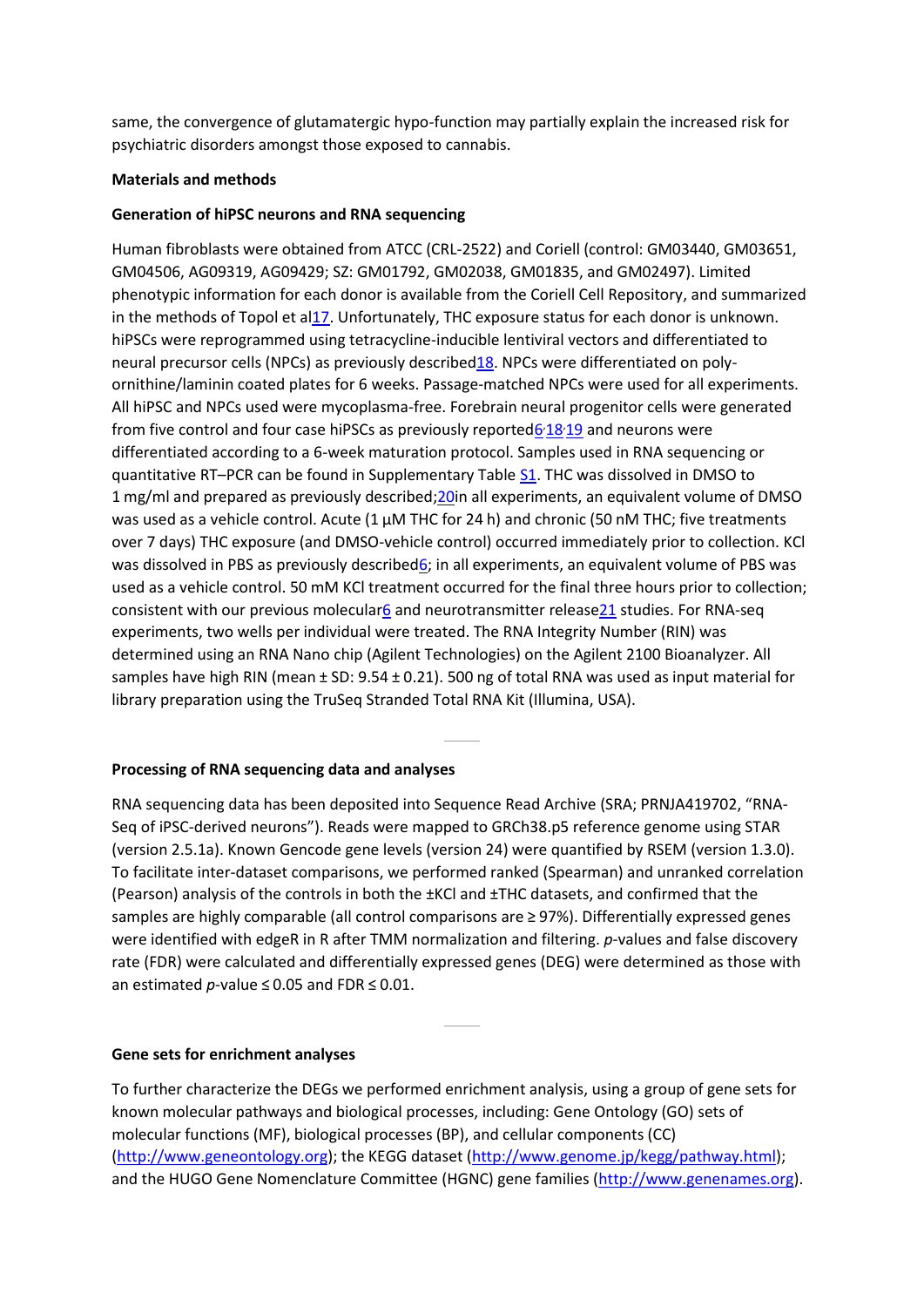The genes in each gene set were tested for overlap using Fisher's exact test and FDR correction. Differential expressed genes were (i) separated in upregulated and downregulated genes; (ii) analyzed for full GO overrepresentation according to hypergeometric testing with a significance cutoff FDR = 0.05 in BiNGO (version 3.0.3); (iii) processed with the enrichment map pipeline [\(https://f1000research.com/posters/5-1235\)](https://f1000research.com/posters/5-1235) a *p*-value cutoff = 0.001, *q*-value cutoff = 0.05 and Jaccard coefficient cutoff = 0.25 and (iv) visualized in Cytoscape (version 3.5.1).

## **Quantitative RT–PCR**

For qPCR experiments, three wells per individual were treated with either DMSO- vehicle control for 7 days, acute THC exposure (1 μM THC for 24 h) or chronic THC treatment (five treatments with 50 nM THC over 7 days) immediately prior to collection at 6 weeks. Candidate genes were validated for THC-treated and activity-treated alterations using quantitative RT–PCR. cDNA synthesis was performed using the SuperScript III First-Strand Synthesis System (ThermoFisher Scientific, USA). Briefly, 500 ng of total RNA was used and random hexamer primed protocol was followed. Each cDNA sample was amplified in triplicate using SYBR Green PCR Master Mix (ThermoFisher Scientific, USA). Primer pairs used for this analysis are described in Supplementary Table [S2.](https://www.nature.com/articles/s41398-018-0137-3#MOESM3)

## **Generation of gene datasets**

As no up to date datasets for associated genes were available for autism, intellectual disability or schizophrenia, we generated our own through extensive literature and database searches. Specific details are available in the [Supplemental Information](https://www.nature.com/articles/s41398-018-0137-3#MOESM1) 'Generation of Gene Databases'.

## **Results**

## **hiPSC-derived neurons as a model for THC biology**

To gain further insight into THC-related molecular mechanisms we utilized hiPSC-derived neurons from four controls as previously reporte[d6.](https://www.nature.com/articles/s41398-018-0137-3#ref-CR6) THC (or vehicle control) was added to hiPSC-derived neurons from each individual as acute (1 μM THC for 24 h) or chronic (50 nM THC; five treatments over 7 days) treatments. Acute and chronic THC concentrations were rationally selected from studies of primary mouse neuron[s22](https://www.nature.com/articles/s41398-018-0137-3#ref-CR22) and experimentally validated in hiPSC neuron[s23.](https://www.nature.com/articles/s41398-018-0137-3#ref-CR23) RNA was extracted and subjected to RNA sequencing (RNA-seq) using the Illumina platform. Our bioinformatic analyses pipeline combined integrated genome/transcriptome alignment using STAR, quantification using RSEM and differential expression using EdgeR. Relative to vehicle treatment, acute THC exposure resulted in 497 genes significantly altered in hiPSC- derived neurons compared to untreated controls, while chronic THC exposure perturbed 810 genes (Fig. [1a;](https://www.nature.com/articles/s41398-018-0137-3#Fig1) Supplementary Table [S3;](https://www.nature.com/articles/s41398-018-0137-3#MOESM4) Supplementary Figure [1\)](https://www.nature.com/articles/s41398-018-0137-3#MOESM1). The overlap between acute and chronic exposures was highly significant (421 genes; *p*- value = 0e + 00, odds ratio = 586.5, Fisher's exact test). Specific subsets of genes involved in the glutamate receptor pathway and mitochondrial function were altered in response to acute or chronic THC exposure (Supplementary Table [S4;](https://www.nature.com/articles/s41398-018-0137-3#MOESM5) Supplementary Figure [2;](https://www.nature.com/articles/s41398-018-0137-3#MOESM1) Fig. [1b](https://www.nature.com/articles/s41398-018-0137-3#Fig1)–d) and have previously been implicated in THC biology<sup>8</sup>[24](https://www.nature.com/articles/s41398-018-0137-3#ref-CR24)-[25.](https://www.nature.com/articles/s41398-018-0137-3#ref-CR25) These results provide data to support the use of hiPSC-derived neurons as a model for investigating THC responses in an in vitro human neuronal system.

## **Fig. 1: THC treatment regulates genes involved in mitochondrial and glutamate pathways.**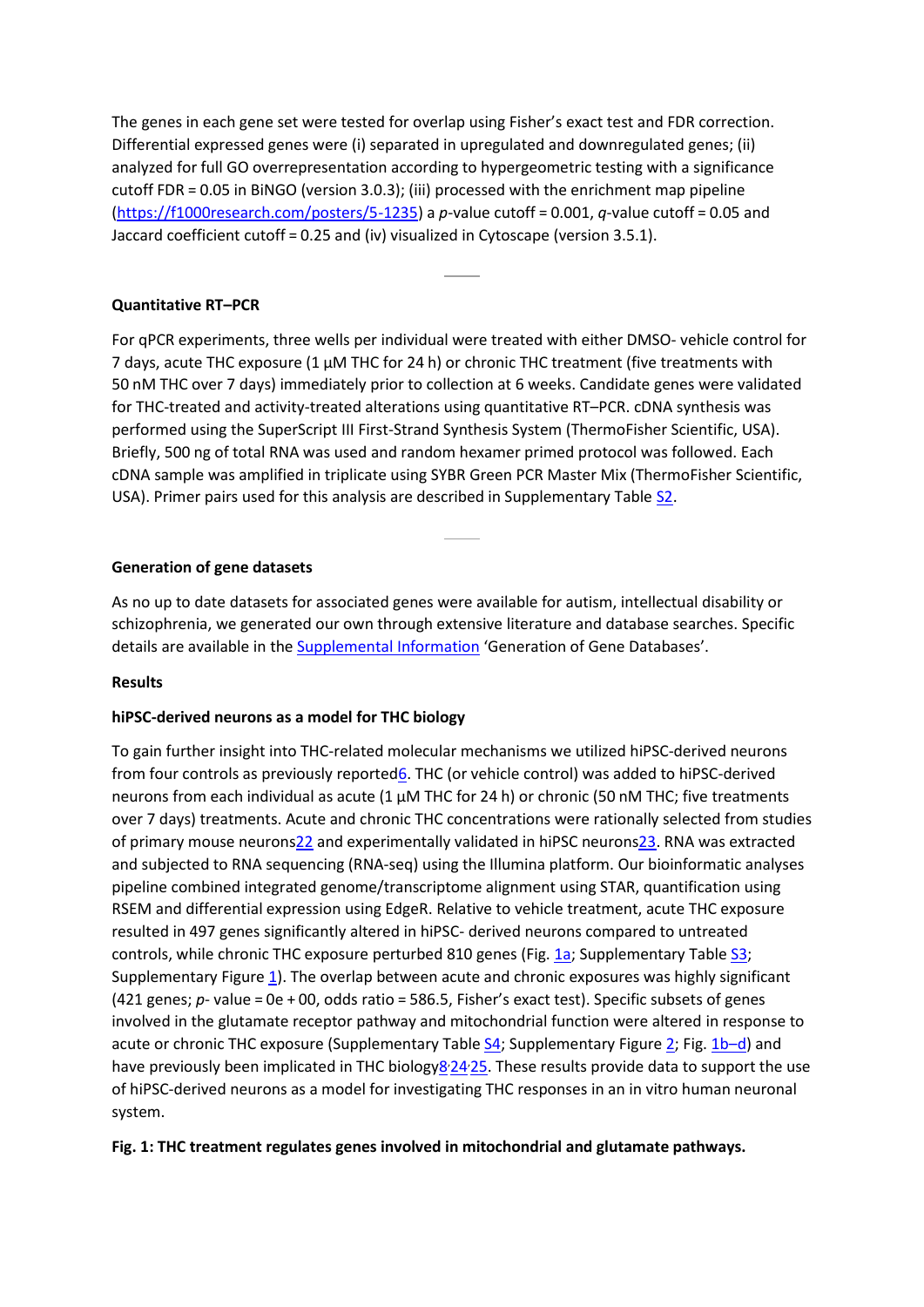

**a** RNA sequencing of hiPSC-derived neurons reveals 497 genes (acute) and 810 genes (chronic) are significantly changed following THC exposure, including. **b** genes involved in mitochondrial (e.g., *COX7A2*, *MT-CO1*, and *MT-CO3*) and glutamate (e.g., *GRID2*) pathways (Quantitative RT–PCR (qRT–PCR); Ordinary one-way ANOVA with Tukey's multiple comparisons test: \**p* < 0.05. *n* = 5 (see  $qRT-PCR$ , Ca–Ce, Supplementary Table  $51$ ). Ingenuity pathway analysis shows that mitochondrial oxidative phosphorylation is strongly altered after both acute **c** and chronic **d** THC exposure

## **[Full size image](https://www.nature.com/articles/s41398-018-0137-3/figures/1)**

**RNA sequencing implicates synaptic function, demethylation and ion channel function in THCtreated hiPSC neurons**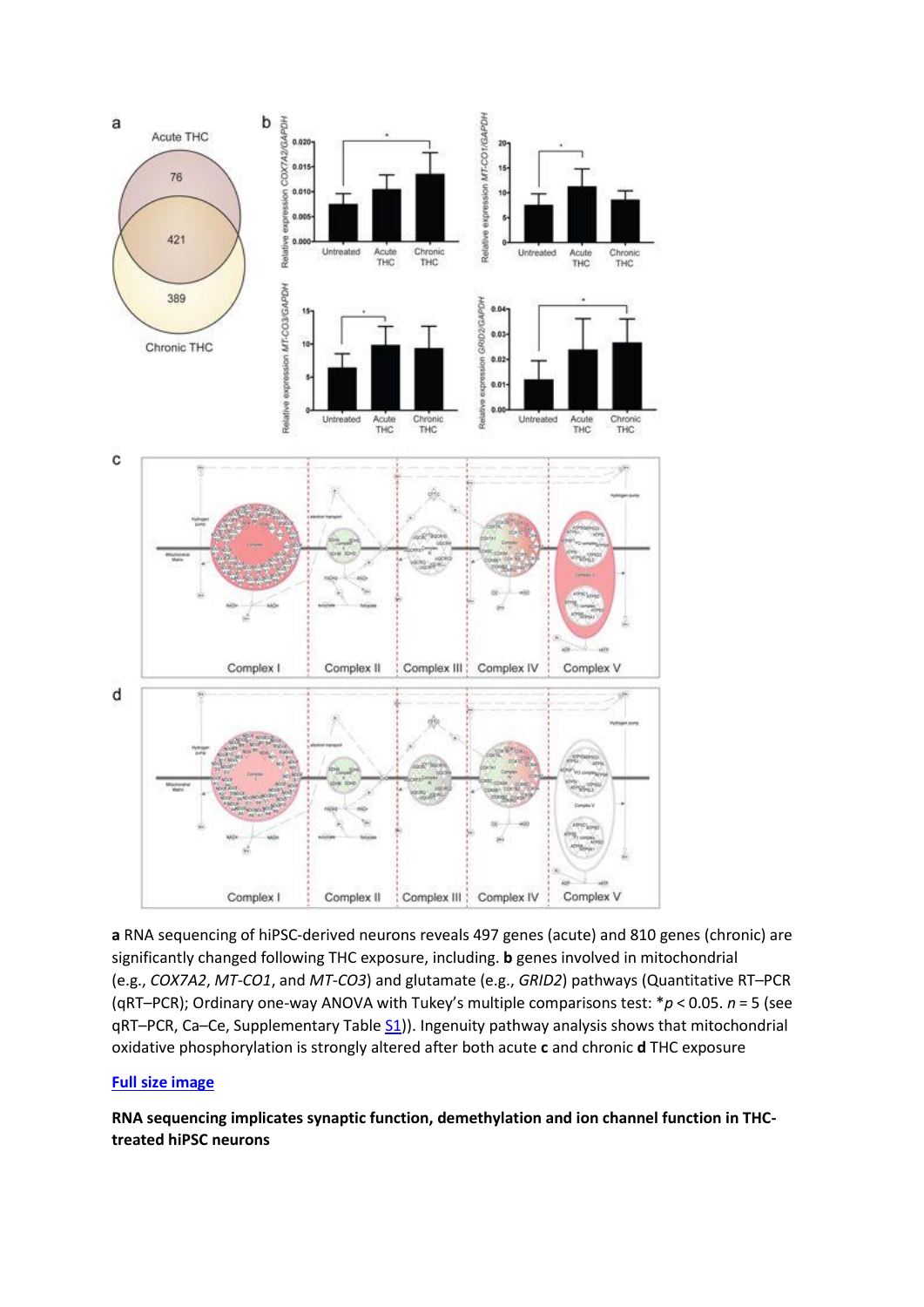Closer inspection of functional gene clusters associated with THC treatment revealed the potential contribution of genes involved at the postsynaptic density such as *HOMER1, GRID2, GRIK1*, and *SIPA1L1* (Fig. [2a, b\)](https://www.nature.com/articles/s41398-018-0137-3#Fig2). Moreover, chronic THC treatments resulted in the alteration of additional synaptic related genes such as *SYNGAP1* and *SHANK1*. Ion channel genes, especially potassium voltage-gated channel genes (*KCNE4, KCNA4*, *KCNJ10*, and *KCNN3*) are also responsive to both THC treatments with further ion channel genes (*KCNJ2*, *KCNA2*, and *KCNT2*) associated following chronic THC exposure (Fig. [2a\)](https://www.nature.com/articles/s41398-018-0137-3#Fig2). These results strongly implicate synaptic function as a key target of THCmediated responses. Interestingly, we found epigenetic related transcriptional responses evident in both acute and chronic THC exposures that included the alterations of genes involved in the dynamic methylation/demethylation process (*DNMT1*, *GADD45B*, and *APOBEC3C*); chronic THC exposure resulted in further decreases of histone modification-related proteins such as *SETD1A, SETD5*, *CBX6, KMT2A*, *KMT2C*, and *NCOA6* and methyl binding proteins *MECP2* and *MBD5* (Supplementary Table [S5\)](https://www.nature.com/articles/s41398-018-0137-3#MOESM6). Network analyses (Enrichment map pipeline in Cytoscape) using the genes altered in response to THC exposure reinforce the involvement of pathways linked to developmental, chromatin regulation and mitochondrial biology (Fig. [2c;](https://www.nature.com/articles/s41398-018-0137-3#Fig2) Supplementary Table [S6\)](https://www.nature.com/articles/s41398-018-0137-3#MOESM7).



**Fig. 2: Postsynaptic density and ion channel genes are regulated by THC treatment.**

**a**, **b** Multiple postsynaptic density and ion channel genes are significantly altered in hiPSC-derived neurons following acute or chronic THC exposure, including the postsynaptic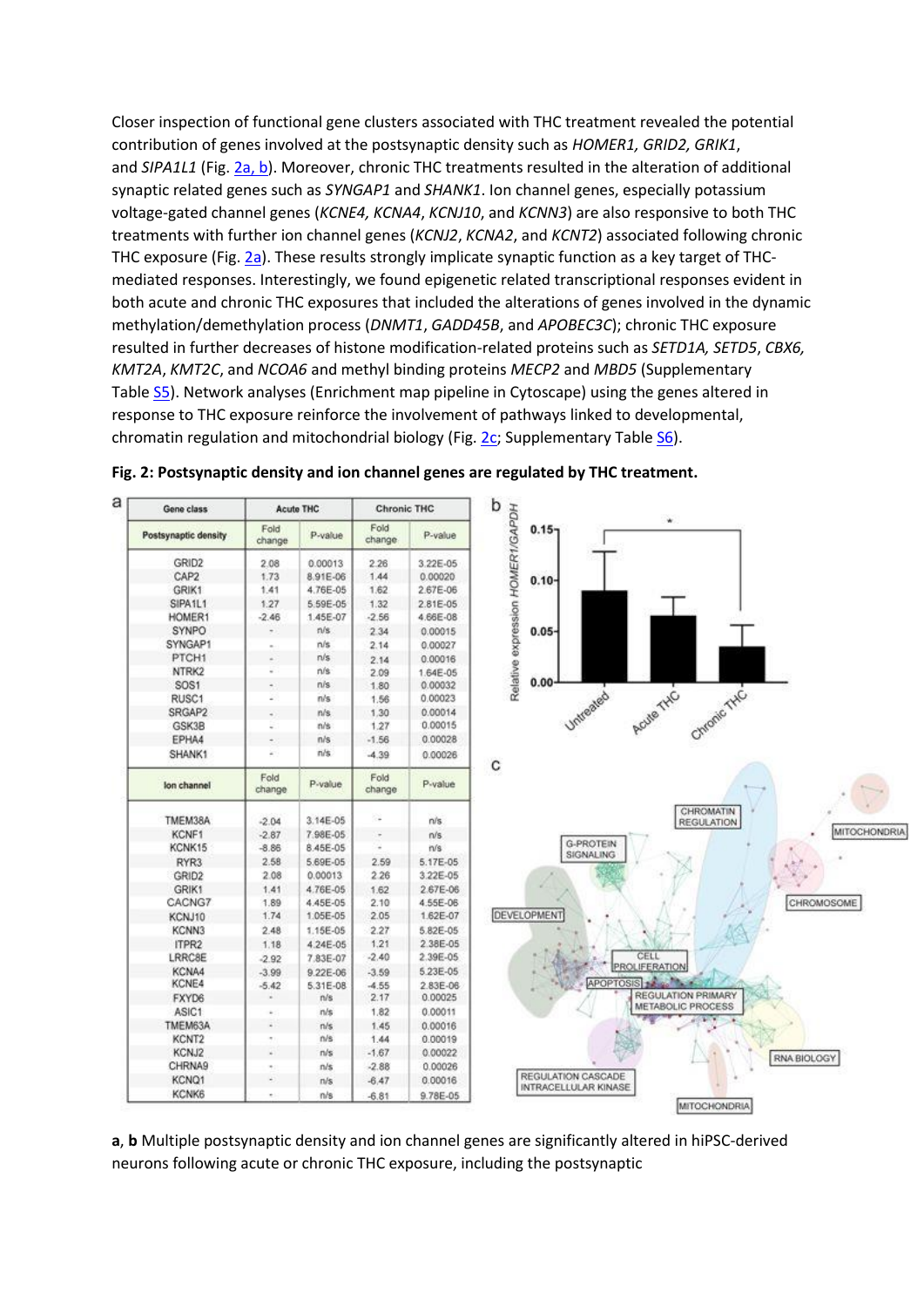gene *HOMER1* (Quantitative RT–PCR (qRT–PCR); Ordinary one-way ANOVA with Tukey's multiple comparisons test: \**p* < 0.05. *n* = 5 (see qRT–PCR, Ca–Ce, Supplementary Table [S1\)](https://www.nature.com/articles/s41398-018-0137-3#MOESM2)). **c**Network analysis combining all THC-related genes from acute and chronic THC treatment shows broad changes to fundamental cellular functions such as RNA biology, chromatin regulation and development

## **[Full size image](https://www.nature.com/articles/s41398-018-0137-3/figures/2)**

## **THC exposure significantly alters genes implicated in autism and intellectual disability**

We noticed that many genes implicated in psychiatric disease coincided with genes altered in response to THC treatments. In order to calculate statistical relevance we needed to first update the numbers of genes associated with these disorders and found genes related to autism spectrum disorder (1037 genes), intellectual disability (2461 genes) and schizophrenia (723 genes; see [Supplementary Information](https://www.nature.com/articles/s41398-018-0137-3#MOESM1) 'Generation of Gene Databases' for details; Supplementary Table [S7\)](https://www.nature.com/articles/s41398-018-0137-3#MOESM8). Included in our list of significantly altered transcripts following THC exposure is a substantial number of genes linked to autism (80 genes) and intellectual disability (167 genes), with fewer overlapping with schizophrenia (Fig. [3a\)](https://www.nature.com/articles/s41398-018-0137-3#Fig3); autism and intellectual disability associated genes are significant for both *p*-value and odds ratio using the Fisher's exact test (Fig. [3b\)](https://www.nature.com/articles/s41398-018-0137-3#Fig3). These data suggest that endogenous THC responsive pathways include many psychiatric disease-associated genes and that changes in these genes, either genetically or epigenetically, may contribute to cannabis-related adverse reactions such as psychosis in some users.

## **Fig. 3: Genes altered by THC treatment in hiPSC-derived neurons are significantly associated with autism and intellectual disability.**

Ы



|                   | Intellectual<br>disability | Autism   | Schizophrenia |
|-------------------|----------------------------|----------|---------------|
| Genes in dataset  | 2461                       | 1037     | 723           |
| <b>DEGs</b>       | 167                        | 80       | 30            |
| P-value           | 1.10E-08                   | 1.10E-06 | 0.68          |
| Corrected P-value | 3.30E-08                   | 3.30E-06 |               |
| Odds ratio        | 1.7                        | 1.9      | 0.9           |
| Jaccard index     | 0.052                      | 0.043    | 0.019         |
|                   |                            |          |               |

**a** Venn diagram showing the overlap between THC-related genes and autism, intellectual disability and schizophrenia. **b** THC-related genes are significantly related to autism and intellectual disability (*p*-value < 0.05)

## **[Full size image](https://www.nature.com/articles/s41398-018-0137-3/figures/3)**

## **Overlapping signaling pathways between THC and schizophrenia**

We compared the bioinformatic results from our current THC studies to data obtained from our previous studies of schizophrenia patient hiPSC-derived neuron[s6](https://www.nature.com/articles/s41398-018-0137-3#ref-CR6)<sup>[18](https://www.nature.com/articles/s41398-018-0137-3#ref-CR18)</sup> to ensure that the quality of the differentiations were comparable across experiments (Supplementary Figure [3\)](https://www.nature.com/articles/s41398-018-0137-3#MOESM1). Raw data from all subjects from Roussos et [al6.](https://www.nature.com/articles/s41398-018-0137-3#ref-CR6) was applied to our bioinformatic pipeline. WNT and mitochondrial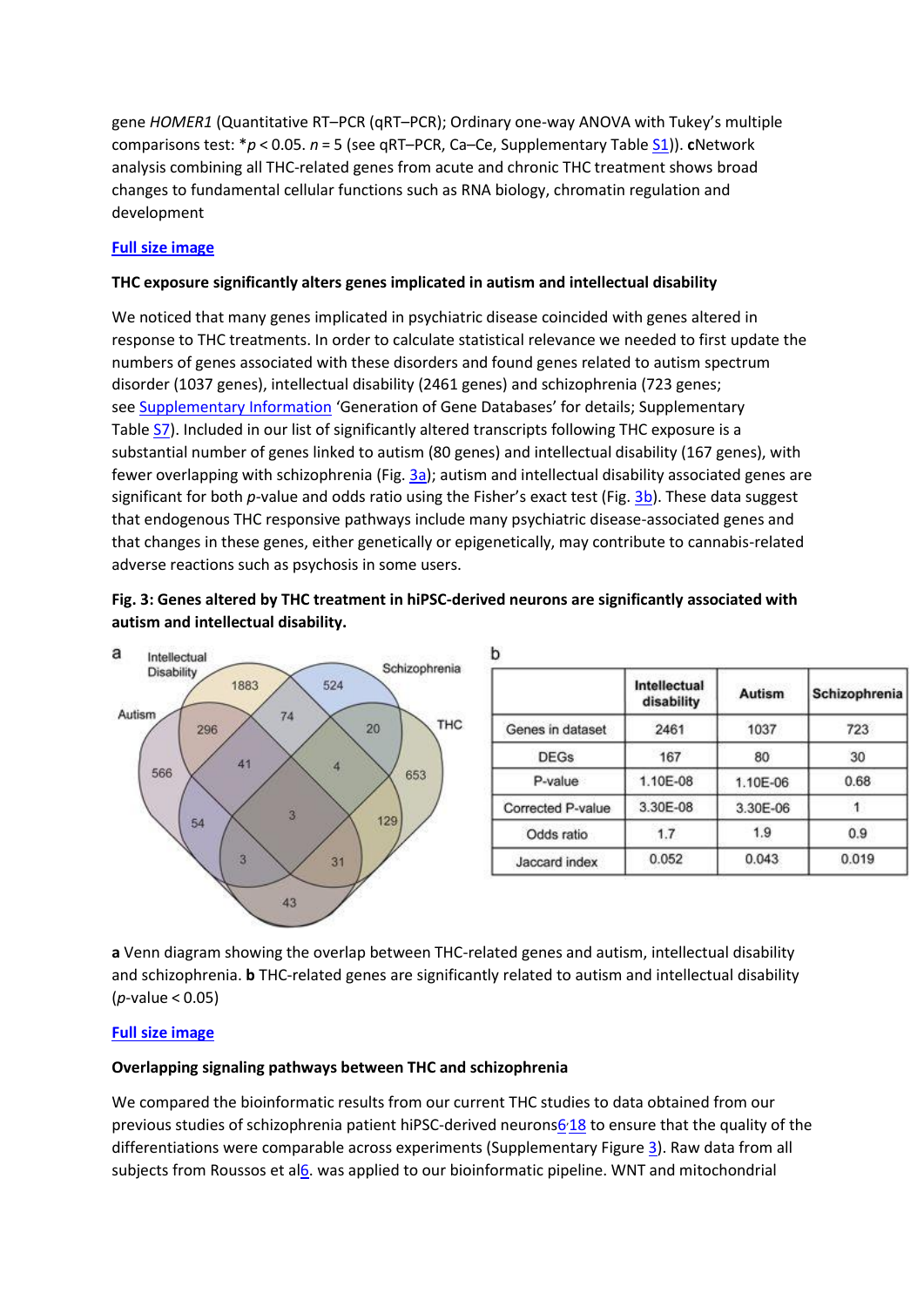pathways (Supplementary Table [S8\)](https://www.nature.com/articles/s41398-018-0137-3#MOESM9) were significantly altered in both our current THC and previous schizophrenia studie[s18](https://www.nature.com/articles/s41398-018-0137-3#ref-CR18)<sup>,26</sup>. Genes related to ion channel function were also highly represented in both the THC and schizophrenia gene lists (Supplementary Table [S8\)](https://www.nature.com/articles/s41398-018-0137-3#MOESM9). Although these pathways were conserved, specific genes related to altered ion channel, WNT or mitochondrial function did not overlap.

## **Blunted activity-dependent transcriptional response shared between THC and schizophrenia**

In our previous stud[y6,](https://www.nature.com/articles/s41398-018-0137-3#ref-CR6) we demonstrated that schizophrenia-associated hiPSC-derived neurons had a blunted transcriptomic response to KCl relative to controls. We repeated this experimental design on control hiPSC-derived neurons from four individuals, providing either acute (1 μM THC, 24 h), chronic (50 nM THC, 7 days) or vehicle treatment, after which cells were activated using 50 mM KCl (or vehicle) for 3 h as before. We saw a significantly blunted transcriptomic response, more prominent with the acute (75% reduction compared to KCl-activated control neurons; *p*-value = 1.3e−73, odds ratio = 278.6, Fisher's exact test) than the chronic exposure (60% reduction compared to KClactivated control neurons; *p*-value = 4.4e−83, odds ratio = 181.6, Fisher's exact test) of THC (Fig. [4a;](https://www.nature.com/articles/s41398-018-0137-3#Fig4) Supplementary Table [S9;](https://www.nature.com/articles/s41398-018-0137-3#MOESM10) Supplementary Figure [4\)](https://www.nature.com/articles/s41398-018-0137-3#MOESM1).

## **Fig. 4: THC treatment results in neuronal hypo-excitability similar to observations using schizophrenia-associated neurons.**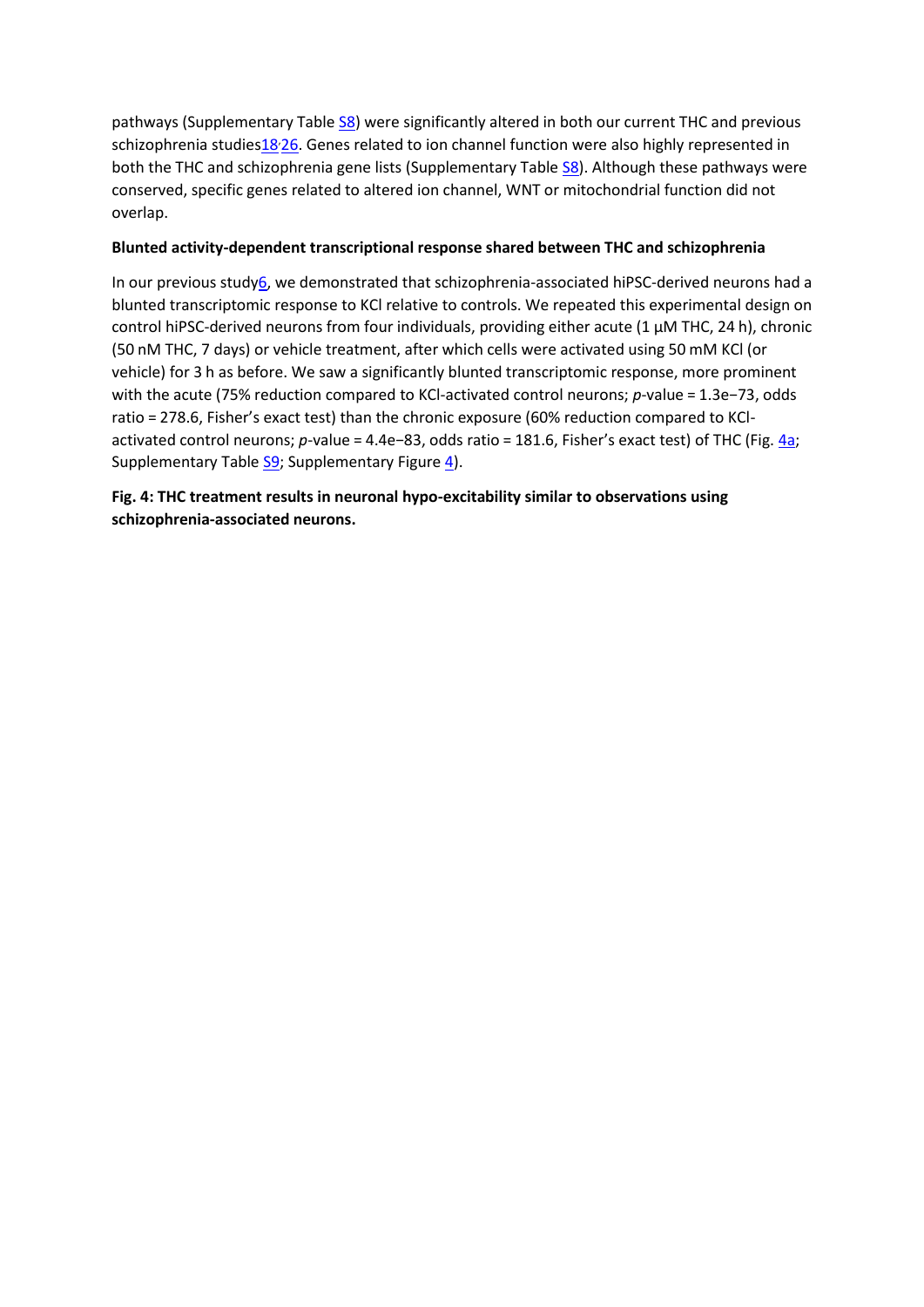

**a** Venn diagram showing impaired transcriptional response following 50 mM KCl treatment for 3 h in THC exposure hiPSC-derived neurons. **b** A similar decrease in significantly regulated transcripts following 50 mM KCl for 3 h is observed in schizophrenia-associated hiPSC-derived neurons. **c** A cohort of 5 control (C1–5) and 4 schizophrenia-associated (SZ1-4) cases were used for (**d**) candidate qRT–PCR analysis investigating *COX7A2*, *GRID2* and *HOMER1* following acute THC exposure. **e** Blunted effect of THC treatment can be seen in immediate early gene transcripts such as *NR4A1* and (**f**) *FOSB* following KCl-induced activation (Quantitative RT–PCR (qRT–PCR); Ordinary one-way ANOVA with Tukey's multiple comparisons test: \**p* < 0.05, \*\**p* < 0.01, \*\*\**p* < 0.001, \*\*\*\**p* < 0.0001. *n* = 5 controls (see qRT–PCR, Ca–Ce, Supplementary Table [S1\)](https://www.nature.com/articles/s41398-018-0137-3#MOESM2); *n* = 4 schizophrenia (see qRT–PCR, S1–S4, Supplementary Table [S1\)](https://www.nature.com/articles/s41398-018-0137-3#MOESM2))

#### **[Full size image](https://www.nature.com/articles/s41398-018-0137-3/figures/4)**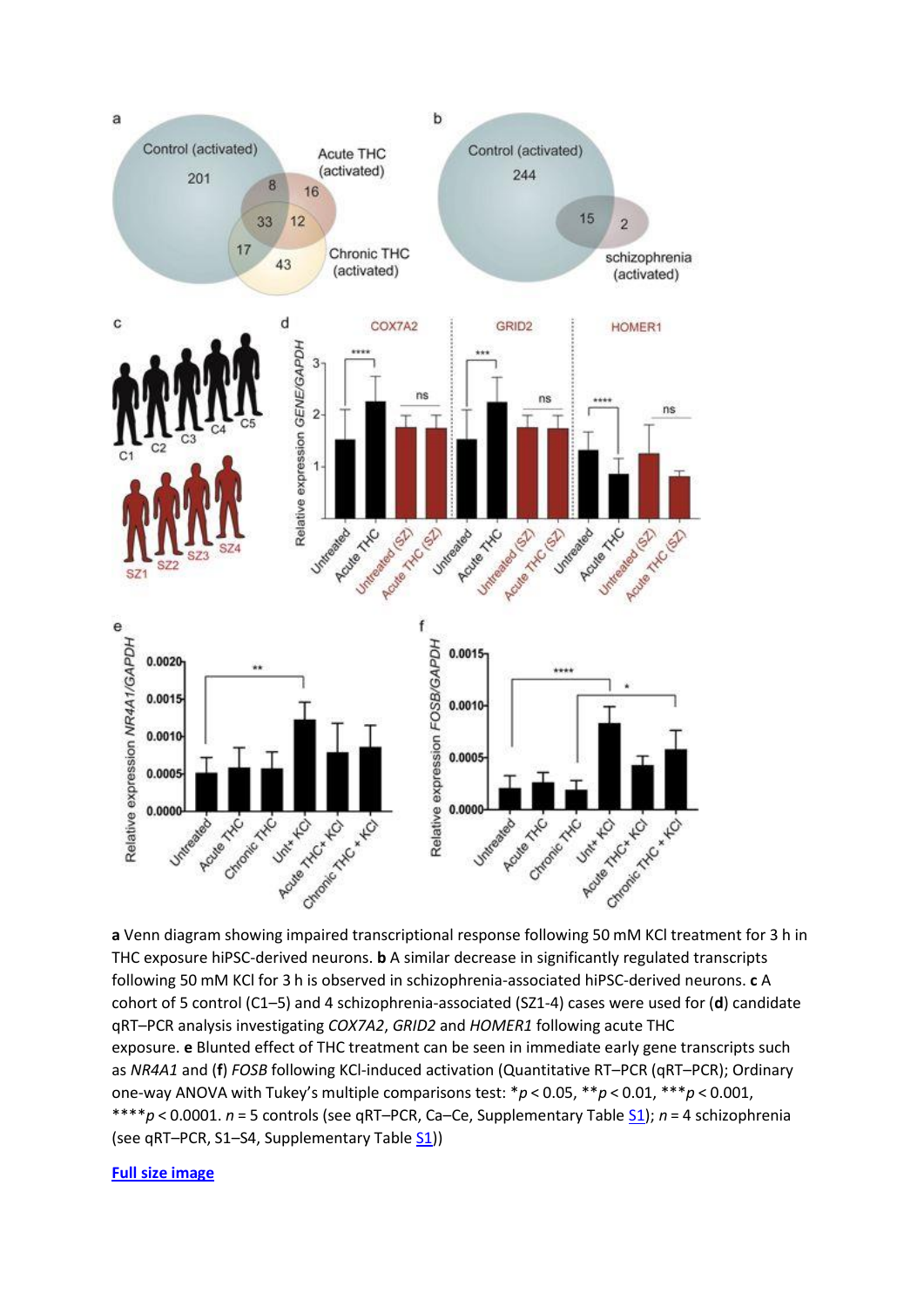After re-running the raw schizophrenia-associated data from activity-dependent experiments conducted in Roussos et a[l6.](https://www.nature.com/articles/s41398-018-0137-3#ref-CR6), we again saw a dramatic reduction (~93%; *p*-value = 4.3e−27, odds ratio = 605.7, Fisher's exact test) in the schizophrenia-associated transcriptomic response (Fig. [4b;](https://www.nature.com/articles/s41398-018-0137-3#Fig4) Supplementary Table [S10\)](https://www.nature.com/articles/s41398-018-0137-3#MOESM11). We tested candidate genes on a cohort of schizophrenia-associated hiPSC-derived neurons (Fig. [4c\)](https://www.nature.com/articles/s41398-018-0137-3#Fig4) and found blunted expression profiles for *COX7A2*, *GRID2* and *HOMER1* (Fig. [4d\)](https://www.nature.com/articles/s41398-018-0137-3#Fig4) using quantitative PCR. Quantitative PCR further confirmed this blunting effect of THC exposure; significantly reduced expression of immediate early genes such as *NR4A1* and *FOSB* was observed following KCl treatment (Fig. [4e, f\)](https://www.nature.com/articles/s41398-018-0137-3#Fig4), consistent with what we found previously for these genes in schizophrenia-associated hiPSC-derived neuron[s6.](https://www.nature.com/articles/s41398-018-0137-3#ref-CR6)

## **Discussion**

Our results show that the endogenous response to THC operates through molecular pathways that have been strongly associated with psychiatric disease. This implies that genetic and epigenetic variation present in these specific pathways in individuals might determine the extent of individual susceptibility to adverse response to THC. Genes involved in autism and intellectual disability are prominently involved in THC signaling, while schizophrenia risk may be more linked to similarities when activity- dependent pathways are disrupted.

Understanding human brain subtleties requires a manipulable neuronal model; here we validate hiPSC-derived neuronal networks as a viable system for these types of studies. Others have similarly reported that treatment of hiPSC-derived dopaminergic neurons with THC reproduces effects observed in other mouse and human model[s27.](https://www.nature.com/articles/s41398-018-0137-3#ref-CR27) Mitochondrial pathway dysfunction has been linked to THC exposure 24.[25](https://www.nature.com/articles/s41398-018-0137-3#ref-CR25).[28](https://www.nature.com/articles/s41398-018-0137-3#ref-CR28).[29](https://www.nature.com/articles/s41398-018-0137-3#ref-CR29).[30](https://www.nature.com/articles/s41398-018-0137-3#ref-CR30) and schizophrenia 26.[31,](https://www.nature.com/articles/s41398-018-0137-3#ref-CR31) a convergence that is captured in our system (Figs. [1b](https://www.nature.com/articles/s41398-018-0137-3#Fig1)–d; [2c\)](https://www.nature.com/articles/s41398-018-0137-3#Fig2). Acute and chronic stress have differing effects on mitochondrial gene[s32](https://www.nature.com/articles/s41398-018-0137-3#ref-CR32) and the different respiratory chain complexes have unique functions during stress responses[;33](https://www.nature.com/articles/s41398-018-0137-3#ref-CR33).[34t](https://www.nature.com/articles/s41398-018-0137-3#ref-CR34)his may explain the parallel differences between acute and chronic THC exposures observed here. Furthermore, links between the glutamatergic and ion channel pathways and THC reported here (Fig. [1b](https://www.nature.com/articles/s41398-018-0137-3#Fig1); [2a\)](https://www.nature.com/articles/s41398-018-0137-3#Fig2) are supported by previous studies where both glutamate and ion channel pathways are regulated via cannabinoid receptors<sup>8</sup><sup>35</sup>. Many of the ion channel proteins identified here are critical for acute synaptic activit[y36](https://www.nature.com/articles/s41398-018-0137-3#ref-CR36) but are also involved in later stage neural proliferation and differentiatio[n37](https://www.nature.com/articles/s41398-018-0137-3#ref-CR37).[38,](https://www.nature.com/articles/s41398-018-0137-3#ref-CR38) suggesting that THC exposure may exert short- and/or long-term effects in the developing human brain.

Our experimental system enables relevant comparisons to known disease-causing genes in humans and led us to the significant overlaps in THC-induced genes and those involved in autism and intellectual disability (Fig. [3b\)](https://www.nature.com/articles/s41398-018-0137-3#Fig3). Moreover, by studying activity-related changes instead of baseline differences, we detected similarities between THC-induced hypo-function and schizophrenia (Fig. [4a,](https://www.nature.com/articles/s41398-018-0137-3#Fig4)  [b\)](https://www.nature.com/articles/s41398-018-0137-3#Fig4), which would have otherwise been missed in a static system or post-mortem tissue. This is important as we found no overlap of significantly altered ion channel, WNT or mitochondrial genes between THC and schizophrenia datasets (Supplementary Table  $S_8$ ), suggesting that THC- and schizophrenia-related signaling pathways are different with respect to specific genes but convergent in function.

To test whether there was a significant enrichment for psychiatric disease genes in our THC results, we first constructed a list of disease-related genes from the literature, as there were no complete and up to date collections available. We generated comprehensive lists of currently known genes implicated in schizophrenia, autism and intellectual disability, finding significant correlations between THC treatment and autism and intellectual disability (Fig. [3b;](https://www.nature.com/articles/s41398-018-0137-3#Fig3) Supplementary Table [S7\)](https://www.nature.com/articles/s41398-018-0137-3#MOESM8). Interestingly, a large recent GWAS uncovered four genes that were significantly associated with